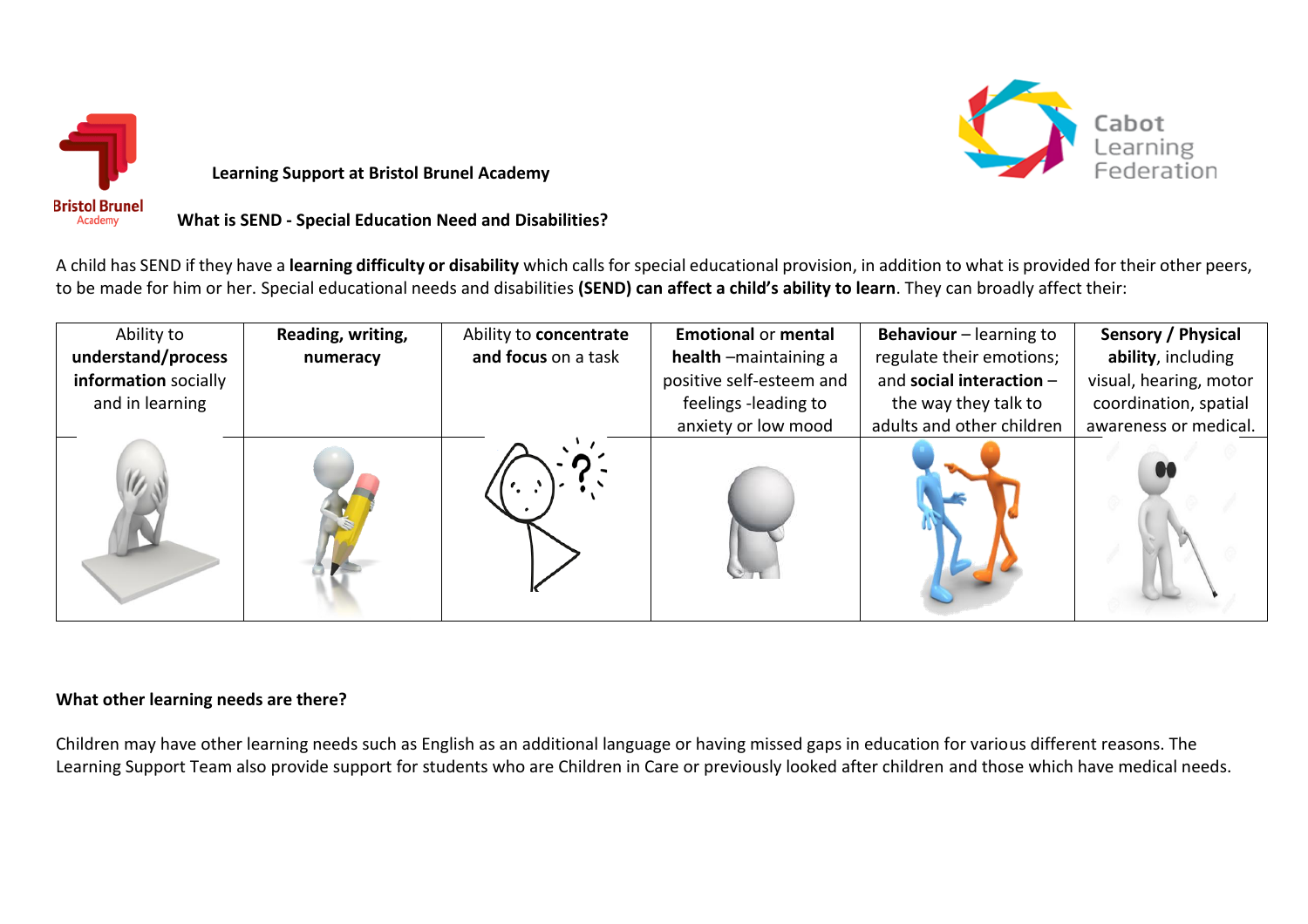## **What happens if your child is struggling to access learning at BBA?**

➢ Our **teachers plan their lessons to a high standard to meet a wide range of needs in their classes.** Some children require more support than others, so the teacher will change their teaching to meet the needs of these children. This is known as Quality First Teaching. If a child seems be struggling more than 'usual', the teacher will inform the Year Team and you.

The teacher and Year Team will **help and support with possible strategies** talking with SENDCo. They will **check for impact of this support and check the progress of your child**. The extra support usually means the child starts to make progress and gets back 'on track'.

#### **BBA's Graduated Response**

 $\triangleright$  If your child does not show signs of making progress, the teacher will refer to the Learning Support Team. We will **contact you** to discuss your child's needs. Further assessment may be completed. We will put in place more support for them and regularly check their progress. This stage is called **SEND Support** and your child will now be added to the **SEND register**.

The **extra support** may be **from in school provision**- including assessments, interventions, assistive technology used in lessons or access to additional adult support. We may seek the help of **appropriate outside agencies**, but **we'll talk** through this with you. We may also **ask you to visit your GP** to further investigate your child's needs. You will be **updated about your child's progress** and next steps through parent's evenings, learning support evenings, communication from teachers/SENCo and reports.

➢ If your child's **needs are complex, long term and personalised support is needed** for them consistently to access their learning, then we will consider the following:

We may start having **Annual Reviews** and put a **Support Plan** in place so that we can look at progress and needs over time.

We may ask an **Educational Psychologist, Speech and Language Therapist, Paediatrician or another specialist** to meet with you and your child.



We may apply for '**Top-Up' funding for your child,** through Bristol Local Authority to support their individual needs as provision is above what the school gives for other SEND students.